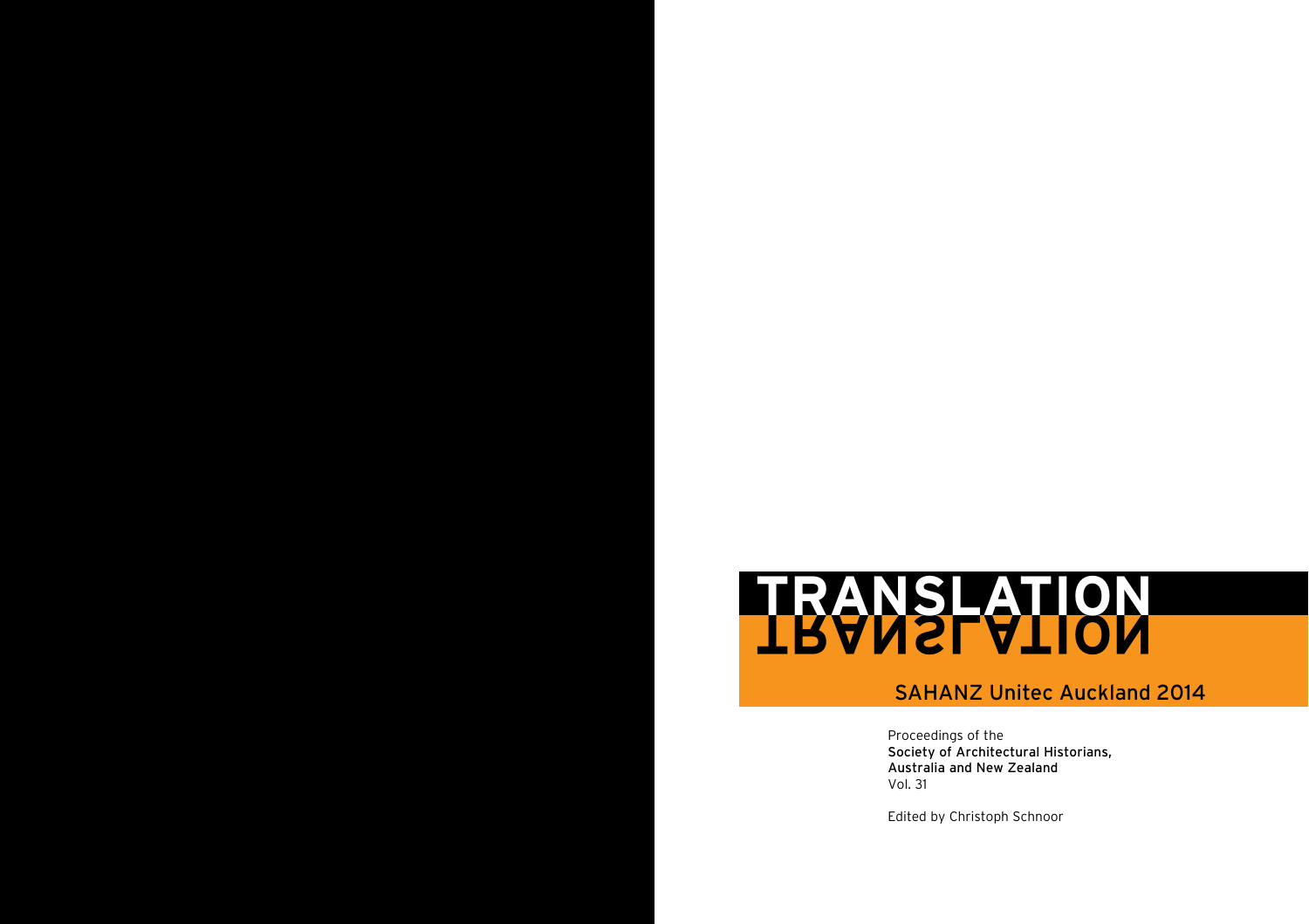# Foreword

The 31st conference of the Society of Architectural Historians Australia and New Zealand (SAHANZ) has taken 'Translation' as its theme. The call for papers invited the contributors to explore translation, understood as the conscious transfer of ideas or buildings from one context into another.

As a term in the wider sense, translation acknowledges the fact that the translator is aware of the necessary changes the idea has to undergo in order to be meaning ful 'on the other side' of the process. Thus, it is not simply a mechanical act of transferring an idea into a new realm but a creative act. Translations may there fore result in new creations, via conscious adaptation, via misunderstandings or misappropriations. But distortion, misunderstanding, … - they can all result in new inventions: if wilful or not, they are part of translations.

Papers in this conference have taken up the theme in a multitude of ways. The investigations range from linguistic questions of translation to the problems of physical dislocation of architecture and its shifting context. Papers explore cultural questions, related to the Indigenous in Australia and Maori in New Zealand; and related to colonialism and to shifts in political paradigms. They formulate the clash es between architectural establishment and younger generations of architects; they explore the manifold issues that occurred in the spread of the Modern Movement, in that architects themselves moved – emigrated – and took notions of architecture with them, or in that the new ideas were disseminated by ways of edu cation and symposia. Approaches, theories and techniques have been explored, as in the translation from drawing to building, from one material to the other, and via the process of architectural fabrication.

I would like to thank all those who have contributed to this conference, be it as authors, reviewers, or in organizing the event.

Christoph Schnoor Editor and Conference Convenor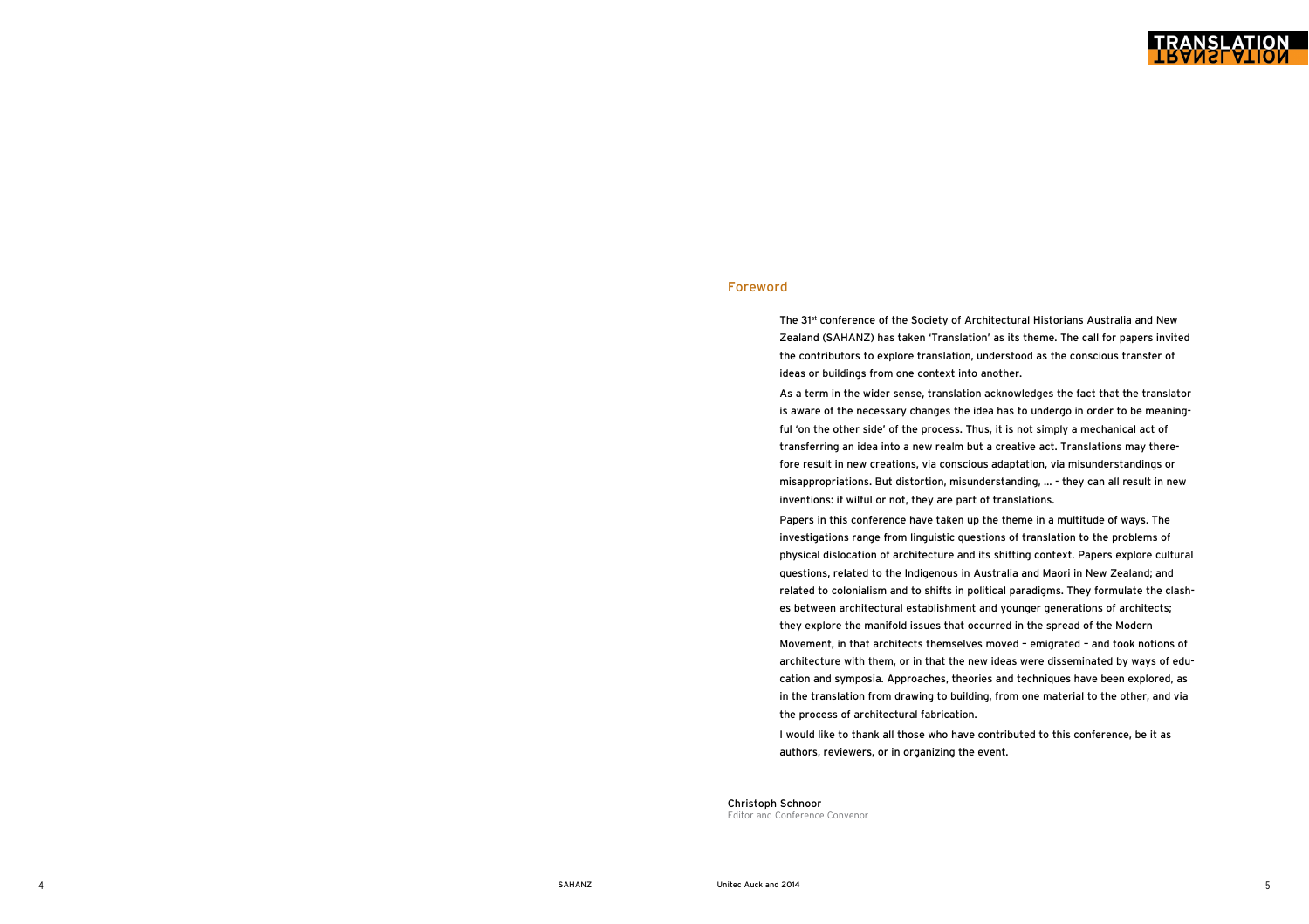

# **Cultures**

- 
- [Alexandra](http://www.unitec.ac.nz/epress/wp-content/uploads/2014/08/Beyond-Starlight-by-Alexandra-Brown-and-Andrew-Leach.pdf) Brown and Andrew Leach \_ 027 degree and Beyond Starlight
	-
	-
	-
	-
	-
	-
	- - -
			-
			-
		- -
	-

# **Perspectives and Ideologies**

- 
- 
- 
- -
- -
	- -
	- -
		-
	-
- -
	-
- Wadia Albarqawi \_ 015 \_ Saudi National Identity versus Makkah [Transnational](http://www.unitec.ac.nz/epress/wp-content/uploads/2014/08/Saudi-National-Identity-versus-Makkah-Transnational-Identity_1932%E2%80%9364-by-Wadia-Albarqawi.pdf) Identity, 1932–64
	-
	- Amy Clarke \_039 \_ Translating Scottishness from the Homeland to the Diaspora:
		- [A](http://www.unitec.ac.nz/epress/wp-content/uploads/2014/08/Translating-Scottishness-from-the-Homeland-to-the-Diaspora_A-Consideration-of-Nova-Scotia%E2%80%99s-%E2%80%98Scottish%E2%80%99-Architectural-Landscape-by-Amy-Clarke.pdf) Consideration of Nova Scotia's 'Scottish' Architectural Landscape
- Hing-wah Chau  $\frac{0.051}{0.051}$  and Mang Shu's [Xiangshan](http://www.unitec.ac.nz/epress/wp-content/uploads/2014/08/Wang-Shu%E2%80%99s-Xiangshan-Campus-and-Tong-Jun%E2%80%99s-Writings-on-the-Chinese-Garden-by-Hing-wah-Chau.pdf) Campus and Tong Jun's Writings on the Chinese Garden
- Karine Dupré 059 https://www.fileduce.org/magnetics.com/intervalue.org/magnetics.com/intervalue.org/magnetics.com/
- Keith Eggener \_ 071 \_ \_ \_ \_ \_ \_ \_ \_ \_ \_ \_ \_ How Christopher Wren Came to America:
	- [The](http://www.unitec.ac.nz/epress/wp-content/uploads/2014/08/How-Christopher-Wren-Came-to-America_The-Relocation-and-Transformation-of-a-London-Parish-Church-by-Keith-Eggener.pdf) Relocation and Transformation of a London Parish Church
- Kerry Francis and 081 and 081 and 081 NZ [Chinese/Chinese](http://www.unitec.ac.nz/epress/wp-content/uploads/2014/08/NZ-Chinese_Chinese-NZ_Auckland-Architectures-Changing-Response-by-Kerry-Francis.pdf) NZ: Auckland Architecture's Changing Response
- [Maryam](http://www.unitec.ac.nz/epress/wp-content/uploads/2014/08/Kahn-in-Dhaka_The-Capitol-and-the-City-by-Maryam-Gusheh.pdf) Gusheh \_ 093 \_ The Capitol and the City
- **Charmaine 'Ilaiu Talei**  $\frac{105}{2}$  **[Translation](http://www.unitec.ac.nz/epress/wp-content/uploads/2014/08/Translation-of-Aid-Houses-in-Tonga-by-Charmine-llaiu-Talei.pdf) of Aid Houses in Tonga** 
	- Michael M. Kahn  $\frac{119}{2}$  Michael M. Kahn  $\frac{119}{2}$  and  $\frac{119}{2}$  and  $\frac{1}{2}$  Translating Historic [Vernacular:](http://www.unitec.ac.nz/epress/wp-content/uploads/2014/08/Translating-Historic-Vernacular_Can-Anyone-%E2%80%98Make-it-Right%E2%80%99-by-Michael-M.-Khan.pdf) Can Anyone 'Make it Right'
		- Cathy Keys 133 **Skin fabric iron [shade](http://www.unitec.ac.nz/epress/wp-content/uploads/2014/08/Skin-Fabric-Iron-Shade-by-Cathy-Keys.pdf)** Skin fabric iron shade
		- **Mengbi Li**  $\begin{array}{c} 145 \\ \text{The} \end{array}$  The ["Translation"](http://www.unitec.ac.nz/epress/wp-content/uploads/2014/08/The-%E2%80%9CTranslation%E2%80%9D-of-Zhaobi-in-China-across-Time-and-Space-by-Mengbi-Li.pdf) of Zhaobi in China across Time and Space
	- Luke Morgan 155 **Exercise 20 Terms** 155 **Luke Morgan 155** and the Grotesque in [Renaissance](http://www.unitec.ac.nz/epress/wp-content/uploads/2014/08/%E2%80%9CMy-Proper-Flesh%E2%80%9D_Hybridity-and-the-Grotesque-in-Renaissance-Landscape-Design-by-Luke-Morgan.pdf) Landscape Design
	- **Timothy O'Rourke** 165 **we are above that the early 1970s** [Architectural](http://www.unitec.ac.nz/epress/wp-content/uploads/2014/08/Architectural-Experiments) experiments in Aboriginal Housing in the early 1970s
		- Ari Seligmann 177 **Ari Seligmann** 177 **Japonisation of Modern [Architecture:](http://www.unitec.ac.nz/epress/wp-content/uploads/2014/08/Japonisation-of-Modern-Architecture_Kikuji-Ishimoto-Junzo-Sakakura-and-Other-Precursors-by-Ari-Seligmann.pdf) Kikuji Ishimoto, Junzo Sakakura and other Precursors**
- Susan Wake and Jo Leather  $\frac{189}{2}$  and  $\frac{189}{2}$  and  $\frac{189}{2}$  are Agents of Change or Changed Agents? Early Missionary Landscape Translations  [through](http://www.unitec.ac.nz/epress/wp-content/uploads/2014/08/Agents-of-Change-or-Changed-Agents_Early-Missionary-Landscape-Translations-through...-by-Susan-Wake-and-Jo-Leather.pdf) Knowledge, Culture and Biota at Bay of Islands Mission, New Zealand
	- Mike Austin 205 and the Community Control of Turning (Back) to [Linguistics](http://www.unitec.ac.nz/epress/wp-content/uploads/2014/08/Turning-Back-to-Linguistics-by-Mike-Austin.pdf)
	- **Nikolina Bobic** 213 **[Re-Negotiating](http://www.unitec.ac.nz/epress/wp-content/uploads/2014/08/Re-Negotiating-Balkanism_Body-De-Stabilizing-in-Belgrade%E2%80%99s-Republic-Square-by-Nikolina-Bobic.pdf) Balkanism: Body De-Stabilizing in Belgrade's Republic Square Republic Square**
	- Paola Favaro 225 \_ McMahon's Point, Sydney: a Translation of the 1956 CIAM 10 Urban [Consciousness?](http://www.unitec.ac.nz/epress/wp-content/uploads/2014/08/McMahon%E2%80%99s-Point-Sydney_a-Translation-of-the-1956-CIAM-10-Urban-Consciousness-by-Paola-Favaro.pdf)
- Duncan Harding and Tyson Schmidt \_ 237 \_ Eurocentric Heritage Values and the Treaty a Dialogue in [W\[h\]anganui](http://www.unitec.ac.nz/epress/wp-content/uploads/2014/08/Eurocentric-Heritage-Values-and-the-Treaty_a-Dialogue-in-Whanganui-by-Duncan-Harding-and-Tyson-Schmidt.pdf)
	- Julia Gatley 249 **Women in New Zealand [Architecture:](http://www.unitec.ac.nz/epress/wp-content/uploads/2014/08/Women-in-New-Zealand-Architecture_A-Literature-Review-by-Julia-Gatley.pdf) A Literature Review**
- Janina Gosseye and John Macarthur 263 **Angry Young Architects: [Counterculture](http://www.unitec.ac.nz/epress/wp-content/uploads/2014/08/Angry-Young-Architects_Counterculture-and-the-Critique-of-Modernism-in-Brisbane-1967%E2%80%9372-by-Janina-Gosseye-and-John-Macarthur.pdf)** and the Critique of Modernism in Brisbane, 1967-72
	- Joss Kiely 277 **Architectural Aerialism:** The Translation of Aviation in Late Modern [Architecture,](http://www.unitec.ac.nz/epress/wp-content/uploads/2014/08/Architectural-Aerialism_The-Translation-of-Aviation-in-Late-Modern-Architecture-1951%E2%80%9375-by-Joss-Kiely1.pdf) 1951-75
	- Judith [O'Callaghan](http://www.unitec.ac.nz/epress/wp-content/uploads/2014/08/When-Gropius-came-to-Sydney-and-Melbourne-by-Judith-OCallaghan.pdf) 287 **When Gropius came to Sydney [and Melbourne]** 
		- Nan O'Sullivan 299 **. 299** . The Translation of Bauhaus Pedagogy into American Modernist [Architectural](http://www.unitec.ac.nz/epress/wp-content/uploads/2014/08/Duplicity-The-Translation-of-Bauhaus-Pedagogy-into-American_Modernist-Architectural-Education-by-Nan-OSullivan.pdf) Education
	- Margaret Maile Petty \_ 309 \_ \_ \_ Day and Night, Ladies, Watch Your Light: The Gendered Discourse and Aesthetics of Electric Lighting  [for](http://www.unitec.ac.nz/epress/wp-content/uploads/2014/08/Day-and-Night-Ladies-Watch-Your-Light...-by-Margaret-Maile-Petty.pdf) the Domestic Interior, in the United States, 1900s-1950s
		- Sanja Rodeš  $\frac{321}{2}$  and  $\frac{321}{2}$  and  $\frac{321}{2}$  and  $\frac{321}{2}$  and  $\frac{321}{2}$  and  $\frac{321}{2}$  and  $\frac{321}{2}$  and  $\frac{321}{2}$  and  $\frac{321}{2}$  and  $\frac{321}{2}$  and  $\frac{321}{2}$  and  $\frac{321}{2}$  and  $\frac{321}{2}$  and  $\$
		- Russell Rodrigo 331 **Exercice 231** Designs on the Atomic Age: The [Architectural](http://www.unitec.ac.nz/epress/wp-content/uploads/2014/08/Designs-on-the-Atomic-Age_The-Architectural-Translation-of-Australia%E2%80%99s-Post-war-Nuclear-Ambitions-by-Russell-Rodrigo.pdf) Translation of Australia's Post-war Nuclear Ambitions Andrew P. Steen 345 **Andrew P. Steen 345 Conserversity** Operation Marginalia: Translations of Semiology and [Architecture](http://www.unitec.ac.nz/epress/wp-content/uploads/2014/08/Operation-Marginalia_Translations-of-Semiology-and-Architecture-by-Andrew-P.-Steen.pdf)
- Quentin Stevens and Shanti Sumartojo 355 **1986** (139) (136 after '89: [Re-Commemorating](http://www.unitec.ac.nz/epress/wp-content/uploads/2014/08/%E2%80%9956-after-%E2%80%9989-Re-commemorating-Hungarian-History-after-the-Fall-of-Communism-by-Quentin-Stevens-and-Shanti-Sumartojo.pdf) Hungarian History after the Fall of Communism
	- David Turner  $\frac{373}{2}$  . Contingent [interpretations:](http://www.unitec.ac.nz/epress/wp-content/uploads/2014/08/Contingent-Interpretations_Unreliable-Memories-in-Stories-of-New-Zealand-Architecture-by-David-Turner.pdf) Unreliable Memories in Stories of New Zealand Architecture
	- Nigel Westbrook 385 **Nigel Westbrook 385** and the Regionalist Debate in the Context of the 1970s [Architectural](http://www.unitec.ac.nz/epress/wp-content/uploads/2014/08/The-Regionalist-Debate-in-the-Context-of-the-1970s-International-Architecture-Forums-in-Iran-by-Nigel-Westbrook.pdf) Forums in Iran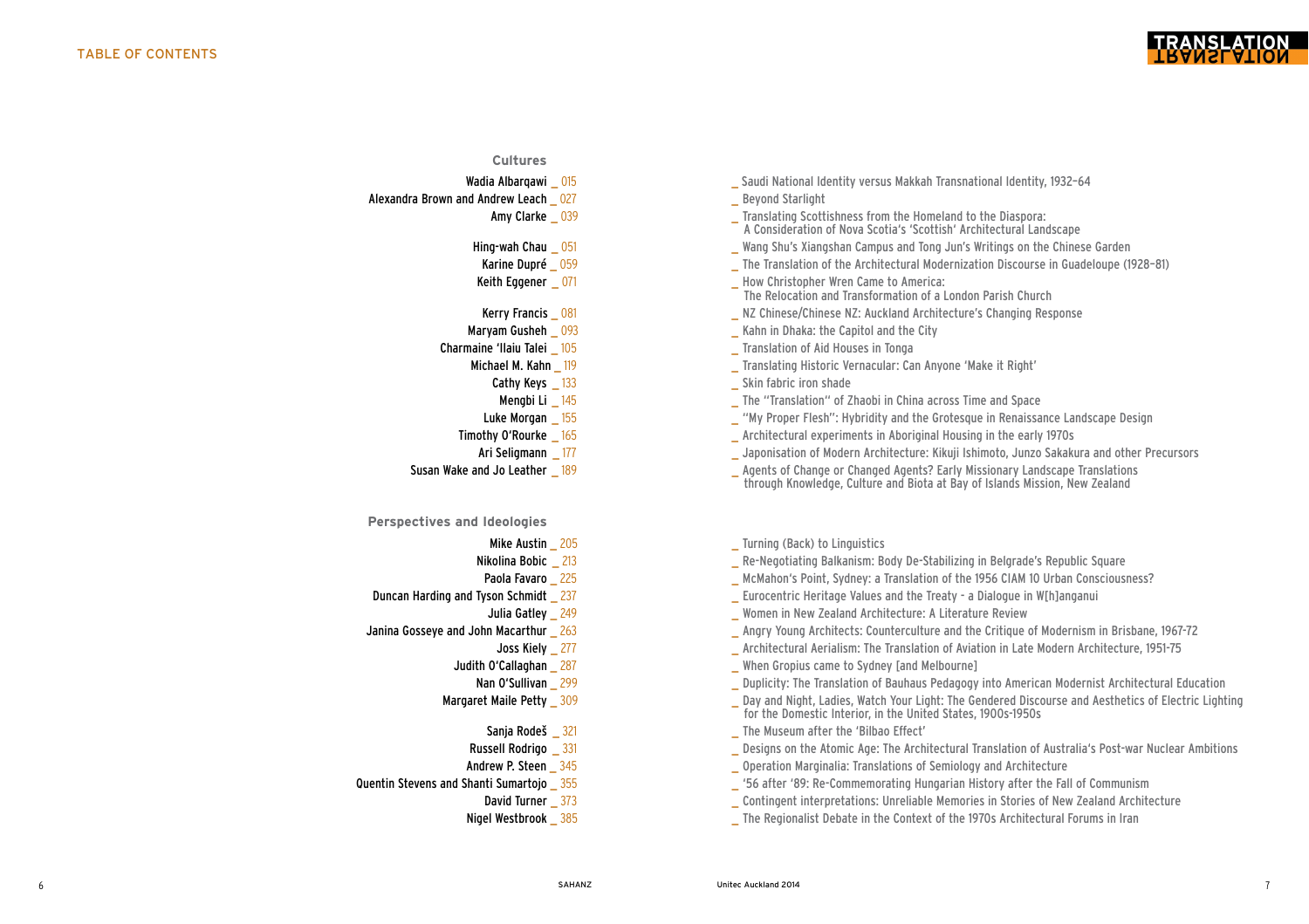

**Disciplines, Techniques and Methods**

- -
	-
- 
- 
- 
- 
- 
- 
- - -
		-
		-
- -
	-
- - **Times and Places**
		-
- David Beynon, Brandon Gardiner, Ursula de Jong, Mirjana Lozanovska, Flavia Marcello 639 https://www.bluesuu.com/<br>
An Issues Paper: The Roots/Routes of Australian Architectural History of Australian Architectural History an
	-
	- - -
			-
			-
			-
	- -
		-
- Mathew Aitchison 401 **All Property Concerning Author** Dongas and [Demountables:](http://www.unitec.ac.nz/epress/wp-content/uploads/2014/08/Dongas-and-Demountables_Four-Observations-Concerning-Prefabricated-Housing-by-Mathew-Aitchison.pdf) Four Observations Concerning Prefabricated Housing Ross Anderson \_413 \_ Figures of [Mediation:](http://www.unitec.ac.nz/epress/wp-content/uploads/2014/08/Figures-of-Mediation_Late-Gothic-Chapel-Vaults-Between-Primordial-Stone-and-Medieval-Theology-by-Ross-Anderson.pdf) Late Gothic Chapel Vaults Between Primordial Stone and Medieval Theology Marty Bignell 425 **Some Assembly Required: Component and Ensemble in [Prefabricated](http://www.unitec.ac.nz/epress/wp-content/uploads/2014/08/Some-Assembly-Required_Component-and-Ensemble-in-Prefabricated-Australian-Domestic-Construction-by-Marty-Bignell.pdf) Australian Domestic Construction** Carroll Go-Sam 435 **Carroll Go-Sam 435** [Assimilating](http://www.unitec.ac.nz/epress/wp-content/uploads/2014/08/Assimilating-Problems_From-Humpies-to-Transitional-Houses-by-Carroll-Go-Sam.pdf) Problems: From Humpies to Transitional Houses Gevork Hartoonian \_ 449 \_ Gottfried Semper: Tectonic [Translations](http://www.unitec.ac.nz/epress/wp-content/uploads/2014/08/Gottfried-Semper_Tectonic-Translations-by-Gevork-Hartoonian.pdf) **Michael Jasper**  459 **A Warp of Ideas: Hejduk [Translating](http://www.unitec.ac.nz/epress/wp-content/uploads/2014/08/A-Warp-of-Ideas_Hejduk-Translating-Mondrian-by-Michael-Jasper.pdf) Mondrian** Sandra Kaji-O'Grady 471 **Sandra Kaji-O'Grady** 471 **Translating and [Representing](http://www.unitec.ac.nz/epress/wp-content/uploads/2014/08/Translating-and-Representing-Bioscience-Through-Architecture-by-Sandra-Kaji-OGrady.pdf) Bioscience through Architecture** Elizabeth Keslacy 485 **A** A Question of Category: Translations between the Decorative Arts, Architecture, and Design  [at](http://www.unitec.ac.nz/epress/wp-content/uploads/2014/08/A-Question-of-Category_Translations-between-the-Decorative-Arts-Architecture-and-Design-at...-by-Elizabeth-Keslacy.pdf) the birth of the Cooper-Hewitt (1963–76) **Catherine Lassen** 495 **b.** Drawn [Translations:](http://www.unitec.ac.nz/epress/wp-content/uploads/2014/08/Drawn-Translations_Toward-and-Beyond-Buhrich%E2%80%99s-Building-by-Catherine-Lassen.pdf) Toward and Beyond Buhrich's Building
- Hannah Lewi and Andrew Murray 505 https://www.facadism as Urban [Taxidermy:](http://www.unitec.ac.nz/epress/wp-content/uploads/2014/08/Fa�adism-as-Urban-Taxidermy_All-Skin-and-no-Bones-by-Hannah-Lewi-and-Andrew-Murray.pdf) all Skin and no Bones
- Paul Memmott and Cathy Keys \_ 517 \_ [Translating](http://www.unitec.ac.nz/epress/wp-content/uploads/2014/08/Translating-the-Design-of-Behaviour-Settings-for-Aboriginal-Well-Being-by-Paul-Memmott-and-Cathy-Keys.pdf) the Design of Behaviour Settings for Aboriginal Well-Being
	- **Matthew Mindrup**   $\overline{531}$  **Bauhaus Translations from Material to [Architecture](http://www.unitec.ac.nz/epress/wp-content/uploads/2014/08/Bauhaus-Translations-from-Material-to-Architecture-by-Mathew-Mindrup.pdf)** 
		- Antony Moulis \_ 545 \_ The Mechanical Organic: on the Discourse of Ecology in the [Architecture](http://www.unitec.ac.nz/epress/wp-content/uploads/2014/08/The-Mechanical-Organic_On-the-Discourse-of-Ecology-in-the-Architecture-of-John-Andrews-by-Antony-Moulis.pdf) of John Andrews
	- Elizabeth Musgrave \_ 555 \_ Formal Abstraction: From Art to [Architecture](http://www.unitec.ac.nz/epress/wp-content/uploads/2014/08/Formal-Abstraction_From-Art-to-Architecture-in-the-Work-of-John-Dalton-by-Elizabeth-Musgrave.pdf) in the Work of John Dalton
		- Ashley Paine  $\frac{567}{2}$  Principles for the Definition of a Striped [Architecture](http://www.unitec.ac.nz/epress/wp-content/uploads/2014/08/Principles-for-the-Definition-of-a-Striped-Architecture-by-Ashley-Paine.pdf)
- Gavin Perin and Linda Matthews 579 **... The Return of [Anamorphism:](http://www.unitec.ac.nz/epress/wp-content/uploads/2014/08/The-Return-of-Anamorphism_The-Digital-Oblique-by-Gavin-Perin-and-Linda-Mathews.pdf)** The Digital Oblique
	- Wendy Roberts \_ 591 \_ \_ \_ \_ \_ \_ \_ \_ \_ Company Transfer: the [Architectural](http://www.unitec.ac.nz/epress/wp-content/uploads/2014/08/Company-Transfer_the-Architectural-Dialect-at-the-Edges-of-Empire-by-Wendy-Roberts.pdf) Dialect at the Edges of Empire
	- Nugroho Utomo 601 **bilang ang pandatang Beton [Prefabriqué:](http://www.unitec.ac.nz/epress/wp-content/uploads/2014/08/B%C3%A9ton-Prefabriqu%C3%A9_Translating-Materials-%E2%80%98as-Found%E2%80%99-in-Pre-Cast-by-Nugroho-Utomo.pdf)** Translating Materials 'as Found' in Pre-Cast
- Wouter van Acker and Wouter Davids 613 **If Walls Could Talk: the Brick [Sculptures](http://www.unitec.ac.nz/epress/wp-content/uploads/2014/08/If-Walls-Could-Talk_the-Brick-Sculptures-of-Per-Kirkeby-by-Wouter-van-Acker-and-Wouter-Davidts.pdf) of Per Kirkeby**

Anthony Barnes 627 **Anthony Barnes 627 Micropole 2018 Limitation** in the Transition: Examining Innovations in the Design of Auckland's 'Transitional Houses'

- 
- 
- Jeanette Budgett \_ 659 \_ Parade's End? [Shop/Houses](http://www.unitec.ac.nz/epress/wp-content/uploads/2014/08/Parade%E2%80%99s-End_Shop_Houses-in-New-Zealand-by-Jeanette-Budget.pdf) in New Zealand
- **Penelope Frances Cliffin \_ 669 \_ Therapy in [Translation:](http://www.unitec.ac.nz/epress/wp-content/uploads/2014/08/Therapy-in-Translation_Landscape-Ideas-from-the-Whau-Lunatic-Asylum-and-Unitec-Campus-by-Penelope-Frances-Cliffin.pdf) Landscape Ideas from the Whau Lunatic Asylum and Unitec Campus \_ Therapy in Translation: Landscape Ideas from the Whau Lunatic Asylum and Unitec Campus** 
	- Robert Freestone 681 **Auckland Calling at the Bottom of the Dial:** The Journey of British [Architect-Planner](http://www.unitec.ac.nz/epress/wp-content/uploads/2014/08/Auckland-Calling-at-the-Bottom-of-the-Dial_The-Journey-of-British-Architect-Planner-R.-T.-Kennedy-by-Robert-Freestone.pdf) R.T. Kennedy
		- Philip Goad 691 \_ The Translation of Practice: The Offices of John Andrews in Toronto (1962-74) and Palm Beach  [\(1969-90\)](http://www.unitec.ac.nz/epress/wp-content/uploads/2014/08/The-Translation-of-Practice_The-Offices-of-John-Andrews-in-Toronto-1962%E2%80%9374-and-Palm-Beach-1969%E2%80%9390-by-Philip-Goad.pdf)
		- Pedro Guedes \_ 703 \_ [Infrastructures](http://www.unitec.ac.nz/epress/wp-content/uploads/2014/08/Infrastructures-for-the-Spice-Trade_Factories-and-Fortified-Enclaves-on-the-Shores-of-the-Indian-Ocean-and-Far-East-by-Pedro-Guedes.pdf) for the Spice Trade: Factories and Fortified Enclaves on the Shores of the Indian Ocean and Far East
		- Ian Henderson  $\frac{715}{10}$  Re-writing Through both [Phenomena](http://www.unitec.ac.nz/epress/wp-content/uploads/2014/08/Re-writing-through-both-Phenomena-and-Noumena_A-Case-Study-on-the-%E2%80%9CDonnell-Garden%E2%80%9D-by-Ian-Henderson.pdf) and Noumena: a Case Study on the Donnell Garden
	- Ursula de Jong  $\frac{723}{100}$  [Translating](http://www.unitec.ac.nz/epress/wp-content/uploads/2014/08/Translating-the-Gothic-Tradition_St-Patrick%E2%80%99s-Cathedral-Melbourne-by-Ursula-de-Jong.pdf) the Gothic Tradition: St Patrick's Cathedral Melbourne
- Margaret Mackenzie-Hooson 735 **and Translating Architecture & Planning from Berlin and Britain to New Zealand:**  [the](http://www.unitec.ac.nz/epress/wp-content/uploads/2014/08/Translating-Architecture-and-Planning-from-Berlin-and-Britain-to-New-Zealand_The-Work-and-Life-of-Gerhard-Rosenberg-by-Margaret-Mackenzie-Hooson.pdf) Work and Life of Gerhard Rosenberg
	- Guy Marriage  $\frac{749}{ }$  Stead Ellis and Joshua [Charlesworth,](http://www.unitec.ac.nz/epress/wp-content/uploads/2014/08/Stead-Ellis-and-Joshua-Charlesworth-Architects-by-Guy-Marriage.pdf) Architects
	- Christine McCarthy \_ 761 \_ Narrating the City Beautiful: Edmund [Anscombe](http://www.unitec.ac.nz/epress/wp-content/uploads/2014/08/Narrating-the-City-Beautiful_Edmund-Anscombe-and-His-1928-World-Trip-by-Christine-McCarthy.pdf) and his 1928 World Trip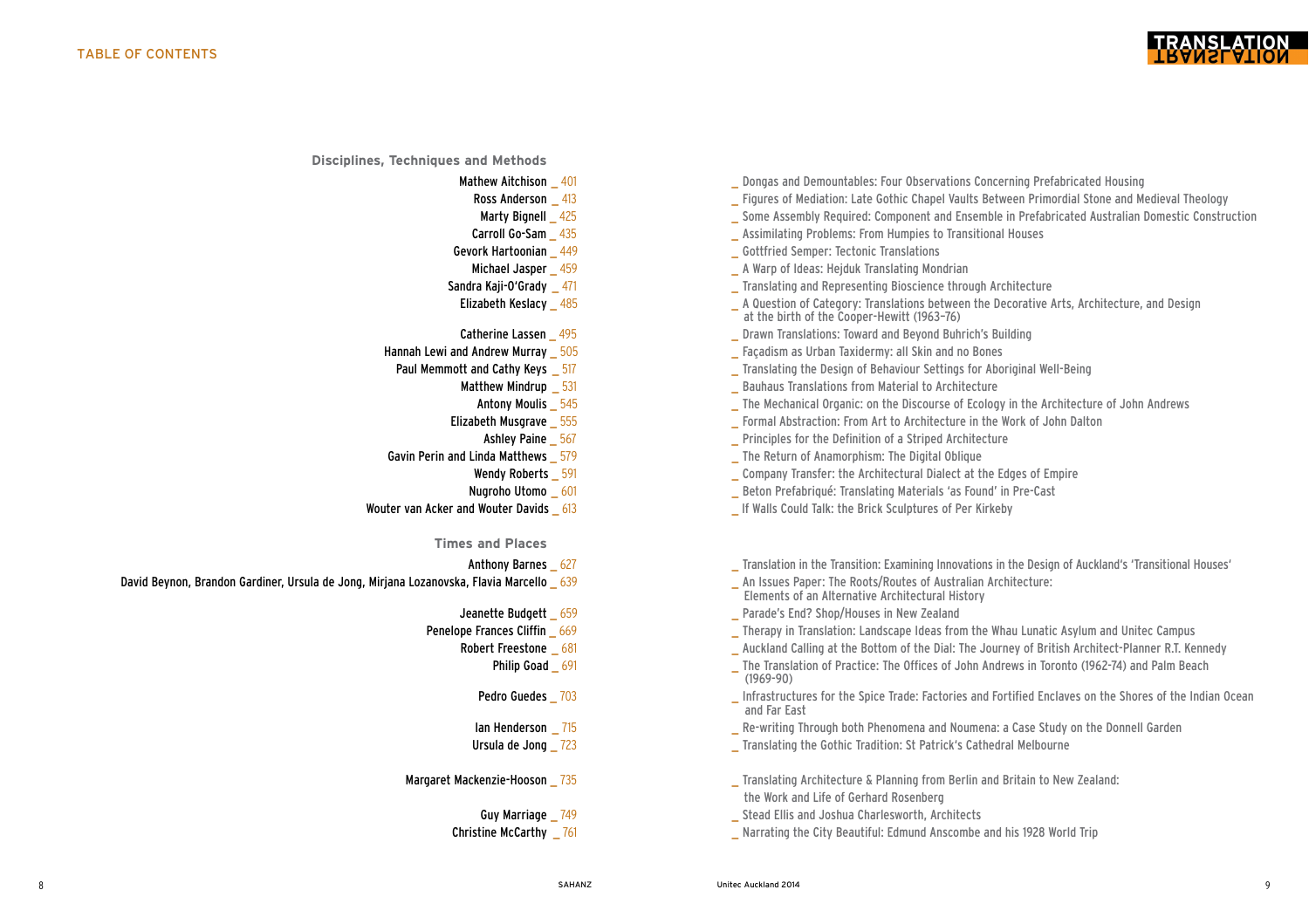

- 
- 
- 
- 
- -
	-
	-
	-
- Diana Painter \_ 773 \_ \_ \_ \_ \_ Regional [Modernism](http://www.unitec.ac.nz/epress/wp-content/uploads/2014/08/Regional-Modernism-on-the-West-Coast_A-Tale-of-Four-Cities-by-Diana-Painter.pdf) on the West Coast: a Tale of Four Cities
- Anoma Pieris \_ 785 \_ Cowra, NSW: [Architectures](http://www.unitec.ac.nz/epress/wp-content/uploads/2014/08/Cowra-NSW-Architectures-of-Internment-by-Anoma-Pieris.pdf) of Internment
- Robert Riddel \_ 797 \_ Paten House, 1963-67 A Client's Story: Offering a New Perspective for [Architectural](http://www.unitec.ac.nz/epress/wp-content/uploads/2014/08/Paten-House-1963%E2%80%9367.-A-Client%E2%80%99s-Story_Offering-a-New-Perspective-for-Architectural-History-by-Robert-Riddel.pdf) History
- Christoph Schnoor \_805 \_ Between Werkbund and Wartime Sobriety: Ernst [Plischke's](http://www.unitec.ac.nz/epress/wp-content/uploads/2014/08/Between-Werkbund-and-Wartime-Sobriety_Ernst-Plischke%E2%80%99s-Multi%E2%80%93Units-for-Orakei-by-Christoph-Schnoor.pdf) Designs for Orakei
- Helen Norrie and Joel [Seadon](http://www.unitec.ac.nz/epress/wp-content/uploads/2014/08/Round-House-Glass-House_JH-Esmond-Dorney-at-Porter-Hill-Hobart-by-Helen-Norrie-and-Joel-Seadon.pdf) \_ 817 \_ Round House / Glass House: JH Esmond Dorney at Porter Hill, Hobart
	- Katrina Simon \_ 827 \_ \_ \_ Dismembering [Remembering:](http://www.unitec.ac.nz/epress/wp-content/uploads/2014/08/Dismembering-%E2%80%93-Remembering_Seeking-Petre%E2%80%99s-Ruined-Cathedral-in-its-Family-of-Resemblances-by-Katrina-Simon.pdf) Seeking Petre's Ruined Cathedral in its Family of Resemblances
	- Mark [Southcombe](http://www.unitec.ac.nz/epress/wp-content/uploads/2014/08/Translating-Habitat_Revisiting-Pitarua-Court-Thorndon-Mews-by-Mark-Southcombe.pdf) 839 \_ Translating Habitat: Revisiting Pitarua Court and Thorndon Mews
	- Louise Stevenson \_ 851 \_ \_ \_ \_ [Communications](http://www.unitec.ac.nz/epress/wp-content/uploads/2014/08/Communications-Building_Tropical-Modern-Architecture-from-West-Africa-to-the-Pacific-by-Louise-Stevenson.pdf) Building: Tropical Modern Architecture from West Africa to the Pacific
	- Deborah van der Plaat 865 **building and Living North of the 28th Parallel: Climate, Character and the [Queensland](http://www.unitec.ac.nz/epress/wp-content/uploads/2014/08/Building-and-Living-North-of-the-28th-Parallel_Climate-Character-and-the-Queensland-House-by-Deborah-van-der-Plaat.pdf) House**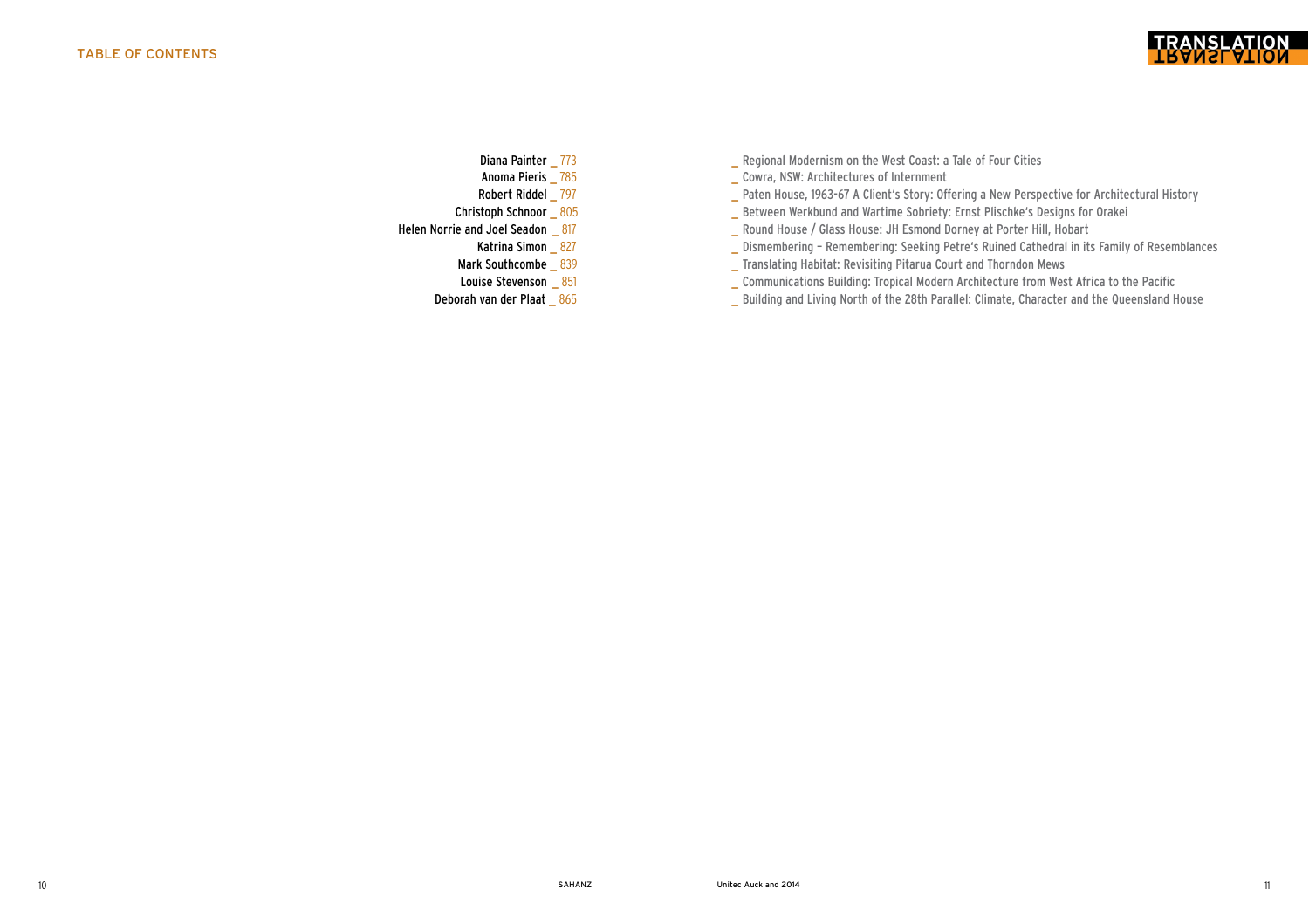

The convenor of SAHANZ 2014 TRANSLATION received 132 abstracts, from which 72 papers were accepted for presentation at the conference and publication in this volume. Each abstract and each paper was double-blind refereed by academics and peers appointed by the editor. All papers accepted for the conference were refereed by two two referees; papers not accepted by one of the referees were reviewed by a third referee whose decision was final. Papers were matched, where possible, to referees in a related field and with similar interests to the authors. The editor would like to thank the academics and peers of SAHANZ who gave their time and expertise to the refereeing of these papers.

### Editor

Christoph Schnoor

#### Editorial support

John Hewitt Julian Rennie David Turner

Mark Brokenshire Megan Donaldson Rory Keegan Jessica Mount

#### Graphic design:

KorneliusTarmann\_Design, Vienna

This volume is available for purchase through the Society of Architectural Historians, Australia and New Zealand (www.sahanz.net). Published in 2014 by SAHANZ and Unitec ePress.



Auckland, New Zealand: SAHANZ and Unitec ePress [ISBN - 978-1-927214-12-1]; and Gold Coast, Australia: SAHANZ [ISBN - 978-0-9876055-1-1]

This is a revised version of the printed edition



*Proceedings of the Society of Architectural Historians, Australia and New Zealand: 31, Translation*, edited by Christoph Schnoor is licensed under a Creative Commons Attribution-NonCommercial 4.0 International License.

All efforts have been undertaken to ensure that authors have secured appropriate permissions to reproduce the images illustrating individual contributions. Interested parties may contact the editor.

#### Bibliographic Citation

The bibliographic citation for these proceedings is: Robert Freestone, "Auckland Calling at the Bottom of the Dial: The journey of British architectplanner R.T. Kennedy," in *Proceedings of the Society of Architectural Historians, Australia and New Zealand: 31, Translation*, edited by Christoph Schnoor (Auckland, New Zealand SAHANZ and Unitec ePress; and Gold Coast, Queensland: SAHANZ, 2014), 681–90.

## Academic Committee

Julia Gatley, University of Auckland / Stuart King, University of Tasmania, Launceston / Andrew Leach, Griffith University / Antony Moulis, University of Queensland / Robin Skinner, Victoria University of Wellington

# Referees

Mathew Aitchison Samer Akkach Mike Austin Andrew Barrie David Beynon Alexandra Brown Jeanette Budgett Karen Burns Jasper Cepl Michael Chapman Scott Colman

Harriet Edquist Kerry Francis Julia Gatley Philip Goad Janina Gosseye Marya Gusheh Gevork Hartoonian Ian Henderson Michael Hill Susan Holden Rau Hoskins Ursula Maria de Jong Sandra Kaji-O'Grady Stuart King Peter Kohane Andrew Leach Hannah Lewi Miles Lewis Johan Linton Ian Lochhead Mirjana Lozanovska Christine McCarthy Harry Margalit Leonie Matthews Gill Matthewson Paul Memmott Branko Mitrovic Luke Morgan Antony Moulis Chris Murphy Judith O'Callaghan Timothy O'Rourke Margaret Maile Petty Anoma Pieris Julian Rennie Peter Scriver Ari Seligmann Katrina Simon Robin Skinner Amit Srivastava Quentin Stevens John Ting Jeremy Treadwell Sarah Treadwell David Turner Wouter van Acker Deborah van der Plaat Paul Walker Nigel Westbrook Adam Wild

Julie Willis